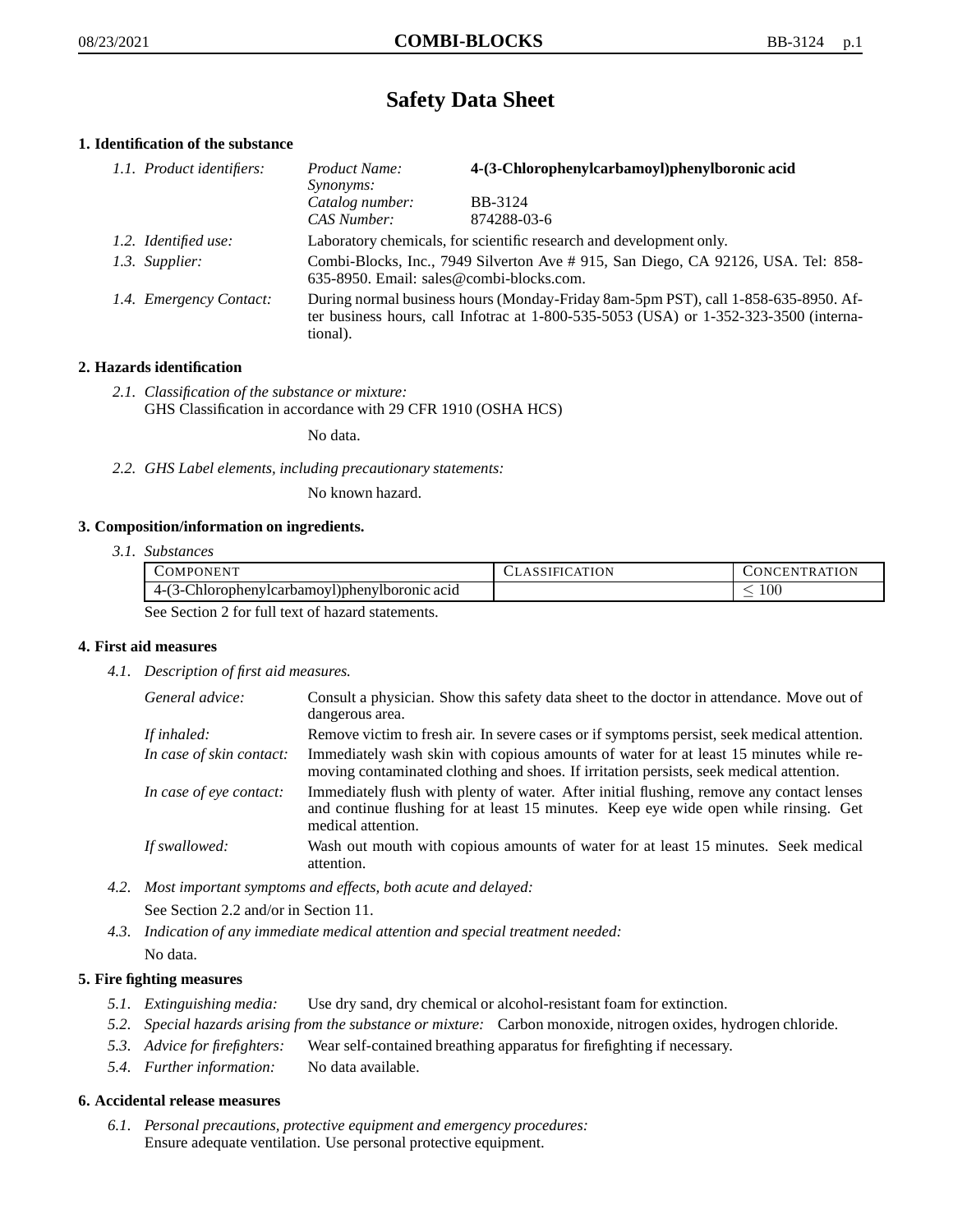- *6.2. Environmental precautions:* Should not be released into the environment. See Section 12 for additional ecological information.
- *6.3. Methods and materials for containment and cleaning up:* Sweep up or vacuum up spillage and collect in suitable container for disposal.
- *6.4. Reference to other sections:* Refer to protective measures listed in Sections 8 and 13.

## **7. Handling and storage**

- *7.1. Precautions for safe handling:* Avoid contact with skin and eyes. Avoid inhalation of vapour or mist. Keep away from sources of ignition - No smoking. Take measures to prevent the build up of electrostatic charge. For precautions see section 2.2.
- *7.2. Conditions for safe storage, including any incompatibilities:* Keep container tightly closed in a dry and well-ventilated place. Containers which are opened must be carefully resealed and kept upright to prevent leakage.
- *7.3. Specific end use(s):* Laboratory chemicals, for scientific research and development only.

## **8. Exposure Controls / Personal protection**

- *8.1. Control parameters:*
- *Components with workplace control parameters:* Contains no substances with occupational exposure limit values. *8.2. Exposure controls:*

*Appropriate engineering controls:* Ensure that eyewash stations and safety showers are close to the workstation location. Ensure adequate ventilation, especially in confined areas.

*Personal protective equipment:*

| Eye/face protection:    | Wear appropriate protective eyeglasses or chemical safety goggles as described by OSHA's<br>eye and face protection regulations in 29 CFR 1910.133 or European Standard EN166.                                                                                                                                         |
|-------------------------|------------------------------------------------------------------------------------------------------------------------------------------------------------------------------------------------------------------------------------------------------------------------------------------------------------------------|
| Skin protection:        | Handle with gloves. Gloves must be inspected prior to use. Use proper glove removal<br>technique (without touching glove's outer surface) to avoid skin contact with this product.<br>Dispose of contaminated gloves after use in accordance with applicable laws and good<br>laboratory practices. Wash and dry hands |
| <b>Body Protection:</b> | Complete suit protecting against chemicals, Flame retardant antistatic protective clothing.,<br>The type of protective equipment must be selected according to the concentration and<br>amount of the dangerous substance at the specific workplace.                                                                   |
| Respiratory protection: |                                                                                                                                                                                                                                                                                                                        |

Control of environmental exposure: Prevent further leakage or spillage if safe to do so. Do not let product enter drains.

#### **9. Physical and chemical properties**

*9.1. Information on basic physical and chemical properties*

| (a)                          | Appearance:                                   | No data  |
|------------------------------|-----------------------------------------------|----------|
| (b)                          | Odour:                                        | No data  |
| (c)                          | Odour Threshold:                              | No data  |
| (d)                          | pH:                                           | No data  |
| (e)                          | Melting point/freezing point:                 | No date. |
| (f)                          | Initial boiling point and boiling range:      | No data  |
| (g)                          | Flash point:                                  | No data  |
| (h)                          | Evaporatoin rate:                             | No data  |
| (i)                          | Flammability (solid, gas):                    | No data  |
| (j)                          | Upper/lower flammability or explosive limits: | No data  |
| $\left( k\right)$            | Vapour pressure:                              | No data  |
| $\left( \frac{1}{2} \right)$ | Vapour density:                               | No data  |
| (m)                          | Relative density:                             | No data  |
| (n)                          | Water solubility:                             | No data  |
| $\circ$                      | Partition coefficient: n-octanol/water:       | No data  |
| (p)                          | Auto-ignition:                                | No data  |
| (q)                          | Decomposition temperature:                    | No data  |
| (r)                          | Viscosity:                                    | No data  |
| (s)                          | Explosive properties:                         | No data  |
| (t)                          | Oxidizing properties:                         | No data  |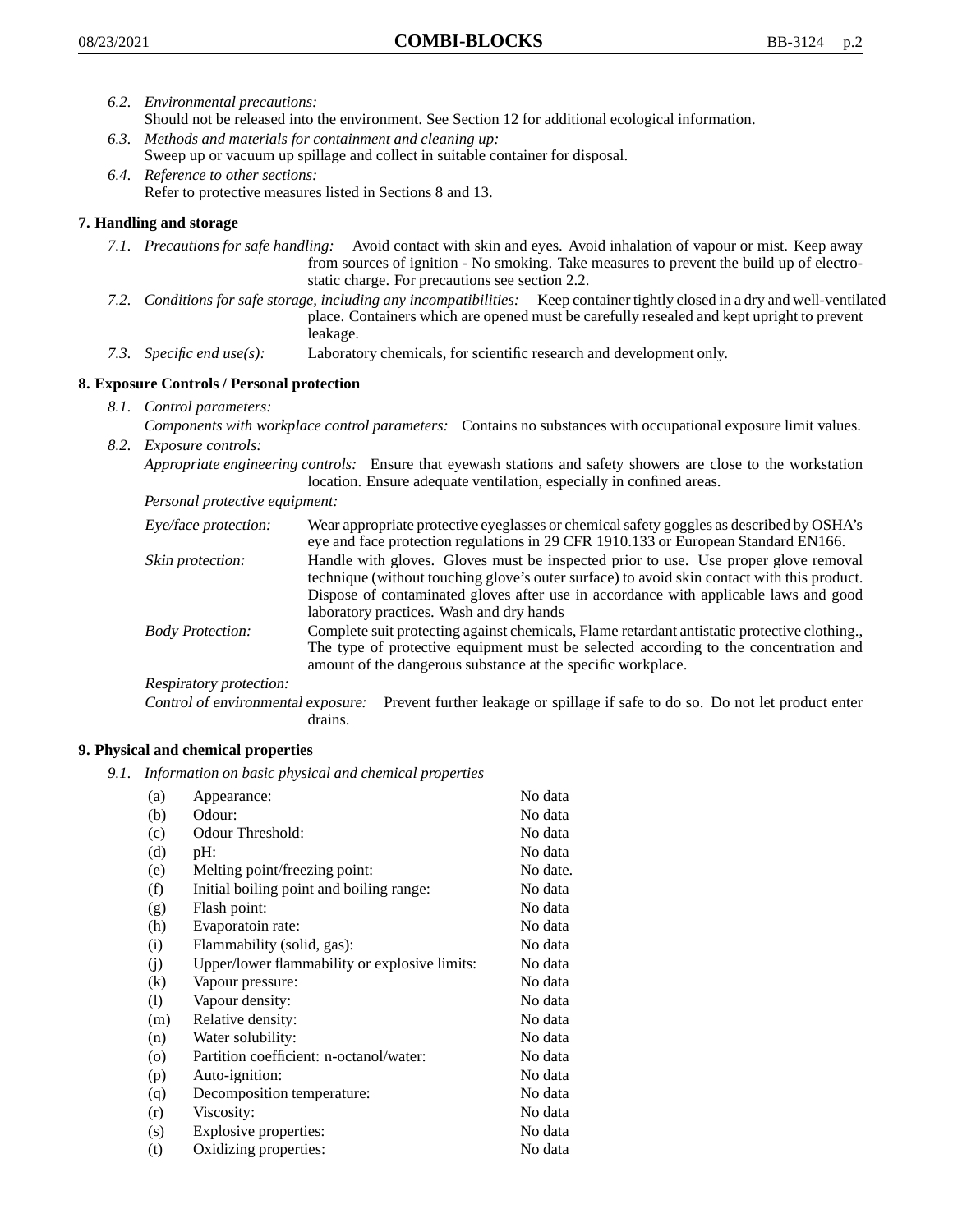*9.2. Other safety information:*

| Formula          | $C_{13}H_{11}BCINO_3$ |
|------------------|-----------------------|
| Molecular weight | 275.5                 |
| CAS Number       | 874288-03-6           |

### **10. Stability and reactivity**

- *10.1. Reactivity* No data
- *10.2. Chemical stability* Stable under recommended storage conditions.
- *10.3. Possibility of hazardous reactions* No data
- *10.4. Conditions to avoid*
- *10.5. Incompatible material* No data.
- *10.6. Hazardous decomposition products:*

Hazardous decomposition products formed under fire conditions: Carbon monoxide, nitrogen oxides, hydrogen chlo-

|                               | ride.          |
|-------------------------------|----------------|
| Other decomposition products: | No data        |
| In the event of fire:         | See Section 5. |

#### **11. Toxicological information**

*11.1 Information on toxicological effects*

| Acute toxicity:                                                                  | No data available.                                                                                                                              |  |
|----------------------------------------------------------------------------------|-------------------------------------------------------------------------------------------------------------------------------------------------|--|
| Skin irritation/corrosion:                                                       | No data available.                                                                                                                              |  |
| Eye damage/irritation:                                                           | No data available.                                                                                                                              |  |
| Respiratory or skin sensitization:                                               | No data available.                                                                                                                              |  |
| Germ cell mutagenicity:                                                          | No data available.                                                                                                                              |  |
| Carcinogenicity:                                                                 | No data available.                                                                                                                              |  |
| Reproductive toxicity:                                                           | No data available.                                                                                                                              |  |
| Specific target organ system toxicity - single exposure:<br>No data available.   |                                                                                                                                                 |  |
| Specific target organ system toxicity - repeated exposure:<br>No data available. |                                                                                                                                                 |  |
| Aspiration hazard:                                                               | No data available.                                                                                                                              |  |
| Additional information:                                                          | To the best of our knowledge, the chemical, physical and toxicological proper-<br>ties of this substance have not been thoroughly investigated. |  |

#### **12. Ecological information**

| 12.1. Toxicity                                              | No data available. |
|-------------------------------------------------------------|--------------------|
| 12.2. Persistence and degradability                         | No data available. |
| 12.3. Bioaccumulative potential                             | No data available  |
| 12.4. Mobility in soil                                      | No data available  |
| 12.5. Results of PBT and vPvB assessment No data available. |                    |
| 12.6. Other adverse effects                                 | No data available. |

#### **13. Disposal Considerations**

*13.1. Waste treatment methods*

Product Arrange disposal as special waste, by licensed disposal company, in consultation with local waste disposal authority, in accordance with national and regional regulations. Contaminated packaging Dispose of as unused product.

#### **14. Transportation information**

*DOT (US), IMDG and IATA:*

No known hazard for air and ground transportation.

#### **15. Regulatory information**

No chemicals in this material are subject to the reporting requirements of SARA Title III, Section 302, or have known CAS numbers that exceed the threshold reporting levels established by SARA Title III, Section 313.